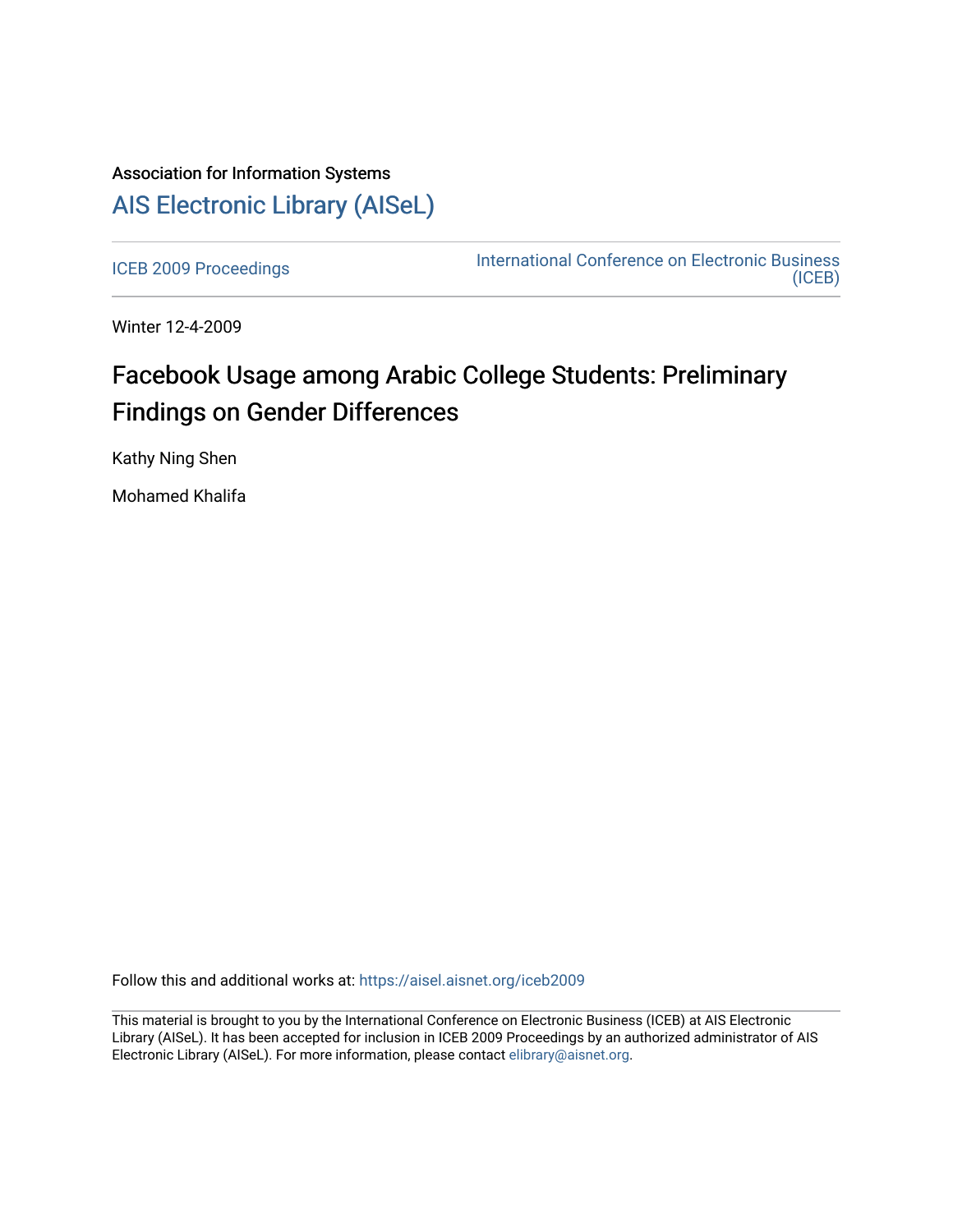## **FACEBOOK USAGE AMONG ARABIC COLLEGE STUDENTS: PRELIMINARY FINDINGS ON GENDER DIFFERENCES**

Kathy Ning Shen<sup>1</sup> and Mohamed Khalifa<sup>2</sup> Faculty of Business and Management University of Wollongong in Dubai, United Arab Emirates 1 kathyshen@uowdubai.ac.ae; 2 mohamedkhalifa@uowdubai.ac.ae

## **Abstract**

With immense popularity and candid participation, Facebook shows a greater potential in developing customer communities, promoting online presence, advertising, and customizing services/products. Despite its popularity, research on Facebook in particular and social networking sites in general is far behind the practice. Particularly, research outside the western countries is very limited. With the young generation of Arabic world embarking on Internet, social networking sites, e.g., Facebook, have been used as a main arena for their identity construction, and relationship development, playing a vital role in shaping future society. Thus, the purpose of this study is to provide descriptive information about the use of Facebook by Arabic college students with a focus on gender differences in motivations and perceived consequences of Facebook usage.

**Keywords:** Social Networking Sites; Adolescents; IT Usage; Trust

## **Introduction**

According to Boyd and Ellison [1], social networking sites are "web-based services that allow individuals to 1) construct a public or semi-public profile within a bounded system, 2) articulate a list of other users with whom they share a connection, and 3) view and traverse their list of connections and those made by others within the system." In the past couple of years alone, social networking sites such as Frienderster, MySpace, and Facebook have become immensely popular among adolescents and emerging adults. Among various social networking sites, Facebook is currently considered as a rich site for researchers interested in social networks due to its heavy usage patterns and technological capacities that bridge online and offline connections. Particularly as the statistics by Jan. 2009<sup>i</sup>, Facebook, originally created for college students, has attracted more than 150 million active users with more than half of them are outside of college. The fastest growing demographic is those 30 years old and older. Facebook has become an integral part of daily life. On average, each user has 100 friends on the site, spends more than 3 billion minutes on Facebook each day (worldwide). More than 13 million users update their statuses at least once each day and more than 3 million users track certain pages on a daily

base. More than that, Facebook is also increasingly leveraged by politicians, protesters, social activists, companies and etc. to achieve a wide range of objectives. A good example is Obama's campaign in 2008.

Compared to traditional online communities, the strict policy enforced in Facebook against the use of pseudonyms help cultivate a culture of honesty that is not always found in other online communities. With immense popularity and candid participation, Facebook shows a greater potential in developing customer communities, promoting online presence, advertising, and customizing services/products. For instance, several libraries have setup their Facebook profile to provide customize the service for college students. Facebook is also embarking e-commerce by partnering with Amazon.com. Although many business models are still in the experimental stage, no one would ignore Facebook's potential in e-commerce. Despite its popularity, research on Facebook

in particular and social networking sites in general is far behind the practice. Particularly, research outside the western countries is almost empty. With the young generation of Arabic world embarking on Internet, social networking sites, e.g., Facebook, have been used as a main arena for their identity construction, and relationship development, playing a vital role in shaping future society [2]. For instance, Ayed [3], in his field study, demonstrated that Internet plays an important role in shaping the political attitudes and culture among the youth. The young generation in the Arab world are influenced by both Islamic and modern cultures [4], which may not stay in harmony. Therefore, it is important to gain the insights on how the young generation interacts with social networking sites in general and Facebook in particular. Moreover, prior research has observed that, despite opportunities of hiding identities online [5], users' online behavior is still subject to their offline identities [6]. Research on refined understandings of the digital divide has found that equal access to Internet resources does not guarantee homogeneity among users' online pursuits [7, 8]. Among various offline identities, gender has been demonstrated to influence a wide array of user-technology interaction [9, 10]. Given strong cultural notions of gender in Arabic world, there is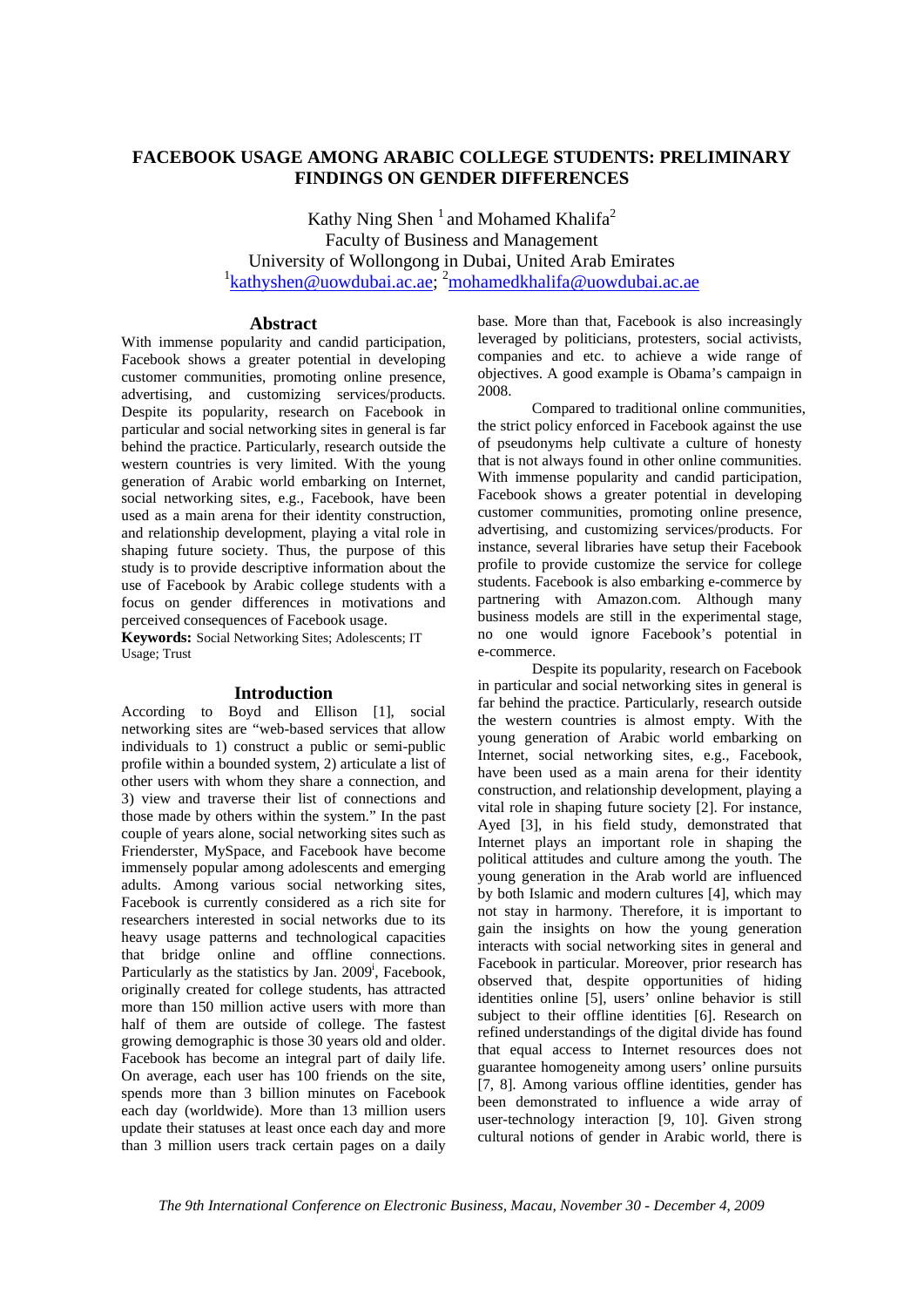no reason to assume equal adoption, pursuit and perception of social networking sites between the male and female users. Thus, the purpose of this study is to provide descriptive information about the use of Facebook by Arabic college students with a focus on gender differences in motivations and perceived consequences of Facebook usage. Crucial questions for understanding the use of such applications address self-perception in Facebook, frequent activates, influential others in Facebook adoption, perceived trust and perceived consequences of using Facebook.

## **Internet Usage and Facebook Adoption in UAE**

The Internet is a global phenomenon, but with distinct regional profile [11]. As indicated in prior research (e.g., Straub et al., 2001), culture and social norms play an important role in shaping Internet usage. We choose The United Arab Emirates (UAE) as our research site due to its relatively high Internet penetration among Middle East countries. UAE was established in 1971 as a federation of seven emirates ii . Within 30 years, this country has undergone significant social, economic, and cultural changes. ETISALAT has been providing Internet services to UAE since August 1995. The country now has one of the highest rates of Internet usage in the Middle East and its telecommunications sector is the most highly developed in the region. According to Emirates Internet and Multimedia (EMI)<sup>iii</sup>, there are 2.3 million Internet users by March 2008, accounting for 49.8% of the total population. Nowadays the Internet has become an integral part of life for the young generation in UAE. The penetration of Internet also brings massive opportunities for electronic commerce. A new Arab Advisors Group major survey of Internet users in UAE reveals that 51.2 per cent of Internet users in UAE reported purchasing products and services online and through their mobile handsets in 2007. Particularly, Facebook has become very popular among young people in UAE. Although the exact statistics is missing, its popularity is signaled through some discussions about Facebook in various venues, and recent event of "Blocking Facebook" in UAE. The author's casual survey with students in the classroom also reported about 60% of Facebook adoption.

Meanwhile, UAE has promoted the gender empowerment by encouraging women to receive education, and take an active part in economic and political life. According to UN reportiv, UAE ranks 24th out of 108 countries in the gender empowerment measure, with a value of 0.698. This also indicates that compared to other Arabic countries, UAE offers more opportunities for women

to access Internet resources. All evidence indicates that Facebook has emerged to be a significant social phenomenon worth much attention in UAE.

UAE nationals, being the minority (15-20%) in their own country, have kept firm ties to their cultural tradition. Particularly to our interest are those traditions or social norms enforced to the female. Although recently the government encourages Emirate females to join the workforce and take leadership roles in running the country, strong social norms remains applicable for the female. For instance, a female cannot show her face except to close family members, a female is not allowed to interact with others, particularly male, without permission from her family, and a female is not allowed to touch or be touched by males (e.g., a handshake with a work colleague is not permitted). Hence, using Facebook creates a great controversy with respect to the traditional Islamic/Arabic culture, since Facebook empowers the female with more possibilities in extending their social network, and provides more sources for identity exploration and development. Saudi preacher Ali al-Maliki, a leading critic of Facebook, claims the network is corrupting the youth of the nation, "Facebook is a door to lust, and young women and men are spending more on their mobile phones and the Internet than they are spending on food."v The conflict brought by the usage of Facebook and exposure to western culture, is expected to be stronger among women than men in UAE, which implies significant gender differences in Facebook usage and perception.

#### **How do people perceive themselves in Facebook?**

According to Erikson [12], identity is the main developmental task of adolescence. Research in developmental psychology has demonstrated that as Internet becomes a main social environment for most people, it becomes an essential arena for identity experimentation and exploration, playing an important role in adolescent development [13]. Same theories are also applicable to Arab youth. For instance, Ayed [3], in his field study, demonstrated that Internet plays an important role in shaping the political attitudes and culture among the youth. The young generation in the Arab world are influenced by both Islamic and modern cultures [4], which may not stay in harmony. The conflict brought by the usage of Internet and exposure to western culture, fundamentally shapes the self-perception of young generation and understanding of their self-perception in Facebook would be the first step.

## **What do they do with Facebook?**

Facebook was originally designed to be a social networking site for connecting college students, but now extends to high schools and other organizations. When people join Facebook, they start by creating a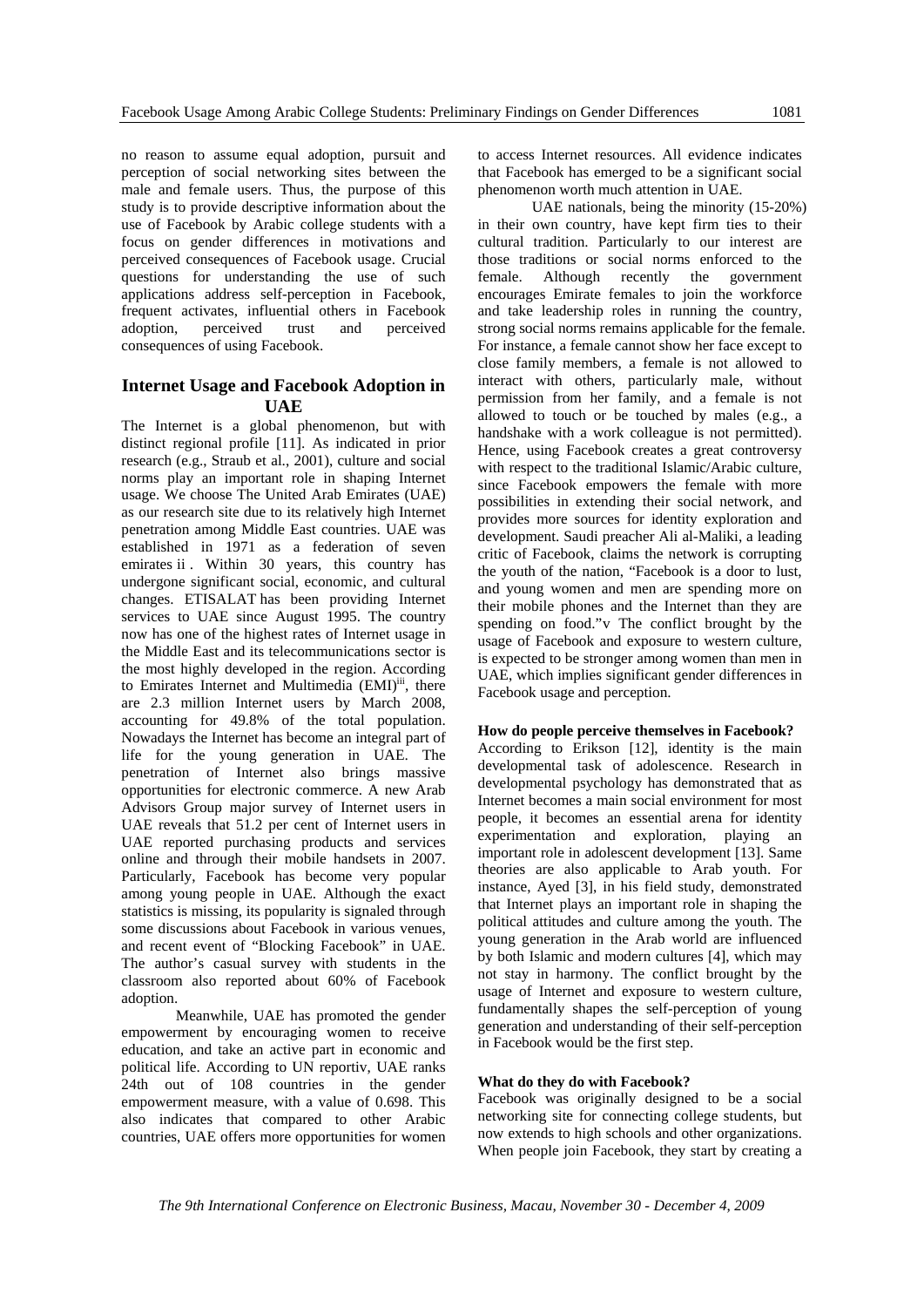profile which can be used to identify connections to those who share the similar characteristics. Members can also connect to those they meet through the site. Built upon this basic networking function is the rich communication and relationships among members, fulfilling a number of purposes. Despite equal access to Facebook, different users may have their own online pursuits [7, 8]. Particularly, we are interesting in gender differences in Facebook activities. Since women are subject to more limitations in physical life than men, Facebook, providing an alternative online playground, may be perceived to be more important among women than men. Therefore, in this study, we try to provide some preliminary results regarding the specific pursuits for Facebook among Arabic young students, and gender differences in Facebook activities.

## **Who are the most influential others for Facebook usage?**

According to theory of planned behavior [14], one of the determinants of behavior intention is subjective norms, defined as "a person's perception that most people who are important to him think he should or should not perform the behavior in question". Such perceived pressure from important others exerts its influences through three major mechanisms: compliance, internalization and identification [15]. Compliance means the person is motivated by the need for approval from significant others. Internalization refers to the adoption of a decision based on the congruence of one's values with the values of another. Identification suggests that the person defines him/herself in terms of features of social category that renders the self stereotypically "interchangeable" with other group members, and stereotypically distinct from outsiders [16]. Subjective norms are particularly relevant in understanding Arab students' Facebook usage due to the fact that the traditional Islamic values remain influential, especially for female students. The initial attempt in this study would be identification of important others, and gender differences in social influences.

#### **Do they trust people in Facebook?**

Trust deals typically with beliefs regarding the ability, benevolence, and integrity of the trusted party [17]. As a central concept in social exchange, trust helps reduce uncertainty, enhance predictability, and alleviate complexity in social interaction [18] and human-computer interaction [19]. Existing evidence also demonstrates that trust is one of major factors for sustaining virtual communities [20], guaranteeing the successful IT adoption [19], enhancing business-to-business [21] and business-to-consumer electronic commerce [22]. Particularly for people interacting in Facebook, trust may affect their

information disclosure and willingness to enter and carry on relationships with the others [23]. Therefore, in this study, we are interested in trust in the other social actors in Facebook.

## **What are the perceived consequences of using Facebook?**

Perceived consequences are derived from Triandis' model [24]. According to this model, each act or behavior is perceived as having a potential outcome that can be either positive or negative. An individual's choice of behavior is based on the probability that an action will provoke a specific consequence. Identifying the consequences of using Facebook would shed lights on the determinants of Facebook usage.

## **Method**

In order to understand the gender differences in Facebook usage among UAE college students, a survey was conducted in a private university in UAE during the Spring 2008 semester. In the survey, we mainly focused on the following subjects, i.e., self-perception in Facebook, frequent activates, influential others in Facebook adoption, perceived trust and perceived consequences of using Facebook. While adopting scales validated in prior research, e.g., trust [25], subjective norms [26], prior to the survey, we also organized a focus group discussion with 20 students who did not attend the survey study in order to identify the measures for frequent activities with Facebook, perceived consequences, and influential others in measuring subjective norms. For instance, many students expressed their concern about the negative impacts of Facebook on their family relationship and culture, which was later articulated into the survey.

The survey was distributed to 128 students taught by one of the authors and a total of 70 students returned the valid response, with 35 female and 35 male. Participation was completely voluntary without any motivation. Table 1 summarizes the demographic information of the participants. The majority of participants are undergraduate students ranging between 19-30 years old. The distribution of the nationality was consistent with the general ethical distribution in this university. Despite the diversity, almost all students are Muslims and comply with the traditional Islamic culture. A subsequent test indicated insignificant national difference.

More than half of participants had more than 5 years' experience with Internet, which confirmed that using Internet has become their daily routine. More particularly, 84.3% of participants had at least 6 months' experience with Facebook and 54.3% of them logged in on a daily base. Consistent with our early survey results, Facebook was very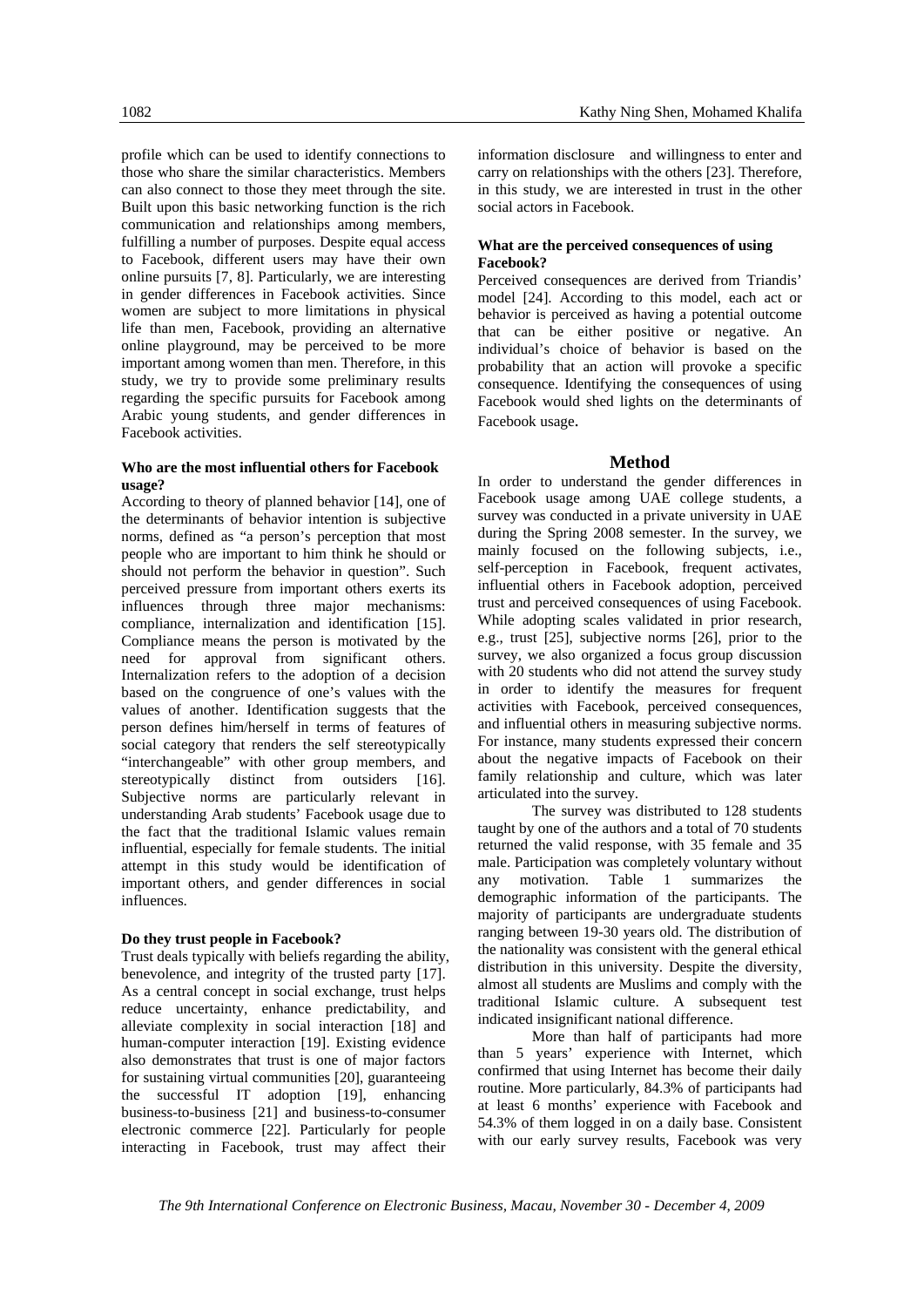popular among young generation of UAE. Moreover, ANOVA test did not report a significant gender difference in the experience with Internet and Facebook, and frequency of Facebook usage. This may suggest that both female and male enjoy similar Internet access.

| Age                             | Count (%)                        |
|---------------------------------|----------------------------------|
| $19-30$                         | 65 (92.9%)                       |
| $31 - 45$                       | $5(7.1\%)$                       |
| <b>Frequency of Login</b>       | Count $\overline{(\frac{0}{0})}$ |
| Daily                           | 38 (54.3%)                       |
| Weekly                          | 17 (24.3%)                       |
| Monthly                         | 15 (21.4%)                       |
| <b>Experience with Internet</b> | Count $(\% )$                    |
| $> 5$ years                     | 40 (57.1%)                       |
| 2-5 years                       | 26(37.1)                         |
| $< 1$ year                      | $4(5.7\%)$                       |
| <b>Experience with Facebook</b> | Count $(\% )$                    |
| $> 12$ months                   | $\overline{37(52.9)}$ %)         |
| 6-12 months                     | 22 (31.4%)                       |
| $< 6$ months                    | 11 (15.7%)                       |
| <b>Membership with Facebook</b> | Count $(\% )$                    |
| $< 6$ months                    | 18 (25.7%)                       |
| 6-12 months                     | 20 (28.6%)                       |
| 1-2 years                       | 23 (32.9%)                       |
| 2-5 years                       | $9(12.9\%)$                      |
| <b>Nationality</b>              | Count $(\% )$                    |
| Syrian                          | 15 (21.4%)                       |
| <b>UAE</b>                      | $17(24.2\%)$                     |
| Palestinian                     | 11 (15.7%)                       |
| Egyptian                        | $7(10\%)$                        |
| Indian                          | 7(10%)                           |
| Lebanese                        | 7(10%)                           |
| Pakistani                       | $6(8.6\%)$                       |
| <b>Education</b>                | Count (%)                        |
| Undergraduate                   | 61(87.1%)                        |
| <b>Masters</b>                  | $9(12.9\%)$                      |
|                                 |                                  |

**Table 1: Demographic Information** 

## **Data Analysis and Results**

ANOVA was conducted to examine the gender difference in terms of purposes of self-perception in Facebook, frequent activities with Facebook, subjective norm, perceived trust, and perceived consequences of using Facebook.

#### **Self-perception in Facebook**

A key task in adolescent development is the

formation of identity. How do people in Facebook perceive themselves? In this survey, we tapped three self-perceptions, i.e., sociable-unsociable, conservative-outgoing; independent-dependent. Selection of these items was based on the gender stereotype in UAE. As one respondent put, "As a UAE guy, I find something that doesn't meet our cultural or religion morale. For instance, a girl can come to me account and say how sexy I am. This is not allowed in our culture." Table 2 reports the gender difference in self-perception in Facebook. Different from the general stereotype, both female and male students reported similar level of sociability and conservativeness, higher than what has been perceived in the physical life. Moreover, although both groups reported a relatively high level of independence, significant difference was found between the female and male students. It seems that the female students who live in Facebook feel more independent. However, this explanation warrants further examination as it might be the result of selection bias.

**Table 2: Gender Differences in Self-perception in Facebook** 

| ANOVA results: $**: p<.01$ ;<br>$*$ : p<.05; ns: insignificant | Mean | Std.        | Error |
|----------------------------------------------------------------|------|-------------|-------|
| In Facebook, I am female                                       | 3.31 | 2.529 1.428 |       |
| very sociable $1 -  $ male<br>unsociable 8 <sup>ns</sup>       | 2.77 | 2.079 .380  |       |
| In Facebook, I am female                                       | 5.11 | 2.125 .359  |       |
| very conservative $1_{\text{male}}$<br>- outgoing $8^{ns}$     | 5.10 | 1.768 .323  |       |
| In Facebook, I am female                                       | 6.23 | 2.157 .365  |       |
| very dependent $1 -  $ male<br>independent 8 *                 | 5.13 | 1.852 .338  |       |

#### **Frequent Activities with Facebook**

Social networking sites are designed to foster social interaction. Enhanced social network also provides rich information source and fulfill different pursuits of users. Table 3 reports the frequent activities with Facebook identified in focus group discussion, which generally covers most needs of social networking site users, e.g., information needs (Item 1-5), social needs (Item 6-8), entertainment needs (Item 9-10), and development needs (Item 11). The survey results also indicated significant difference in all activities between the male and female students. Specifically, the female students reported more frequency in all activities, indicating that Facebook plays a more important role in the female students' life than their counterpart.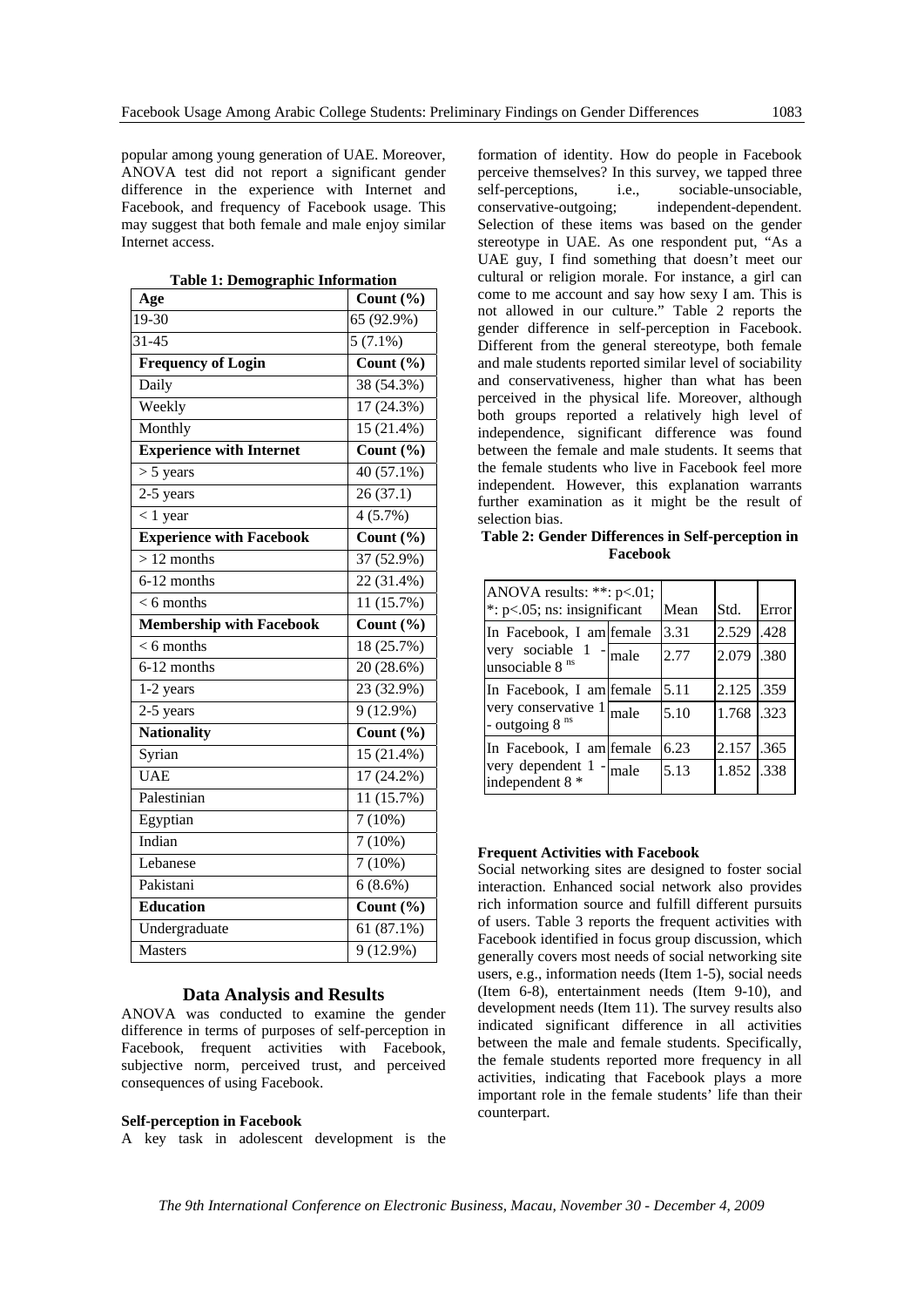| ANOVA results: **: $p<.01$ ;                        |        |      |       |       |
|-----------------------------------------------------|--------|------|-------|-------|
| $*$ : $p<0.05$ ; ns: insignificant                  |        | Mean | Std.  | Error |
| 1. To get<br>information *                          | female | 4.66 | 2.485 | .420  |
|                                                     | male   | 3.43 | 1.814 | .343  |
| 2. To learn how to<br>$\frac{1}{2}$ do things $*$   | female | 4.29 | 2.136 | .361  |
|                                                     | male   | 3.07 | 2.034 | .378  |
| 3. To provide                                       | female | 6.20 | 2.207 | .373  |
| others with<br>information **                       | male   | 3.38 | 2.578 | .506  |
| 4. To generate                                      | female | 5.59 | 2.162 | .371  |
| ideas **                                            | male   | 2.81 | 1.869 | .336  |
| 5. To solve                                         | female | 4.69 | 2.311 | .391  |
| problems**                                          | male   | 2.67 | 2.106 | .385  |
| 6. To seek social                                   | female | 5.20 | 2.506 | .424  |
| support*                                            | male   | 3.53 | 2.738 | .500  |
| 7. To meet new                                      | female | 5.71 | 2.150 | .363  |
| people *                                            | male   | 4.46 | 1.902 | .373  |
| 8. To socialize<br>with people similar<br>to me $*$ | female | 6.17 | 1.505 | .254  |
|                                                     | male   | 5.19 | 2.056 | .369  |
| 9. To be<br>entertained **                          | female | 6.91 | 1.704 | .288  |
|                                                     | male   | 4.29 | 2.209 | .417  |
| 10. To relax **                                     | female | 6.20 | 1.937 | .327  |
|                                                     | male   | 3.00 | 2.181 | .398  |
| 11. To play another female                          |        | 5.80 | 1.279 | .216  |
| role that I can't in<br>the real life **            | male   | 3.19 | 2.937 | .528  |

### **Table 3: Gender Differences in Frequent Activities with Facebook (1=never; 8=always)**

First, the female students were reported to be more active in information seeking and contributing activities. Like what one student mentioned in the focus group discussion, "Since I am a woman, I found that it as the only way [online] I could express my opinions and ideas freely." This confirms the claim that Internet in general and Facebook in particular are playing a very important role in empowering women in Arabic world. Secondly, both male and female students consider Facebook as a social venue for networking and seeking social support, although such demands seem more salient among the female students. Thirdly, Facebook is also considered more as a playground for female students than for male students. This may also related to the fact that male students enjoy more freedom and choices for entertainment. Finally, Facebook was found to be an important venue for the female students in experimenting different roles; while such

role was not salient among the male students. This result might be related to the difference in enforced limitations between the female and male in the real life. As we mentioned before, despite the economic and social progress, UAE remains close-tied with the Islamic/Arabic traditions, and women are subject to more restrictions. Overall, the usage of Facebook for male students is consistent with its basic function, social networking; while for female students, Facebook seems fulfill various roles and constitutes as an important complement for limitations in their physical social life.

## **Subjective Norms**

Based on the focus group discussion, we identified four important others in influencing students' decision, i.e., relatives (family members), friends, professors, and classmates. While the peer influence is same across two groups, female students were reported to be more influenced by their relatives and professors than male students. Getting approval from certain authorize seems important for female students' Facebook usage.

**Table 4: Gender Difference in Social Norms (1=Strongly Disagree; 8=Strong Agree)** 

| ANOVA results: **: $p<.01$ ; *:<br>$p<0.05$ ; ns: insignificant          |        | Mean Std. |            | Error |
|--------------------------------------------------------------------------|--------|-----------|------------|-------|
| My relatives think                                                       | female | 6.31      | 1.367 .231 |       |
| that I should use<br>Facebook **                                         | male   | 4.19      | 2.072 .372 |       |
| My friends think that<br>I should use<br>Facebook <sup>ns</sup>          | female | 5.43      | 1.243      | .210  |
|                                                                          | male   | 5.07      | 1.602 .297 |       |
| My professors think<br>that that I should use<br>Facebook **             | female | 6.91      | 1.357      | .233  |
|                                                                          | male   | 3.76      | 2.081      | .387  |
| My classmates at<br>university think that I<br>should use Facebook<br>ns | female | 4.66      | 2.248      | .380  |
|                                                                          | male   | 4.60      | 2.094      | .382  |

## **Perceived Trust**

Overall, our survey results did not indicate a high level of trust with people in Facebook, except for the dimension of integrity. First, the belief in the integrity of people in Facebook would convince the members of Facebook that their information would not be used inappropriately and their expected results from social interaction would be fulfilled. Our results showed significant difference in the belief in integrity between male and female students. Female students tended to believe that people in Facebook were honest and reliable; while the male students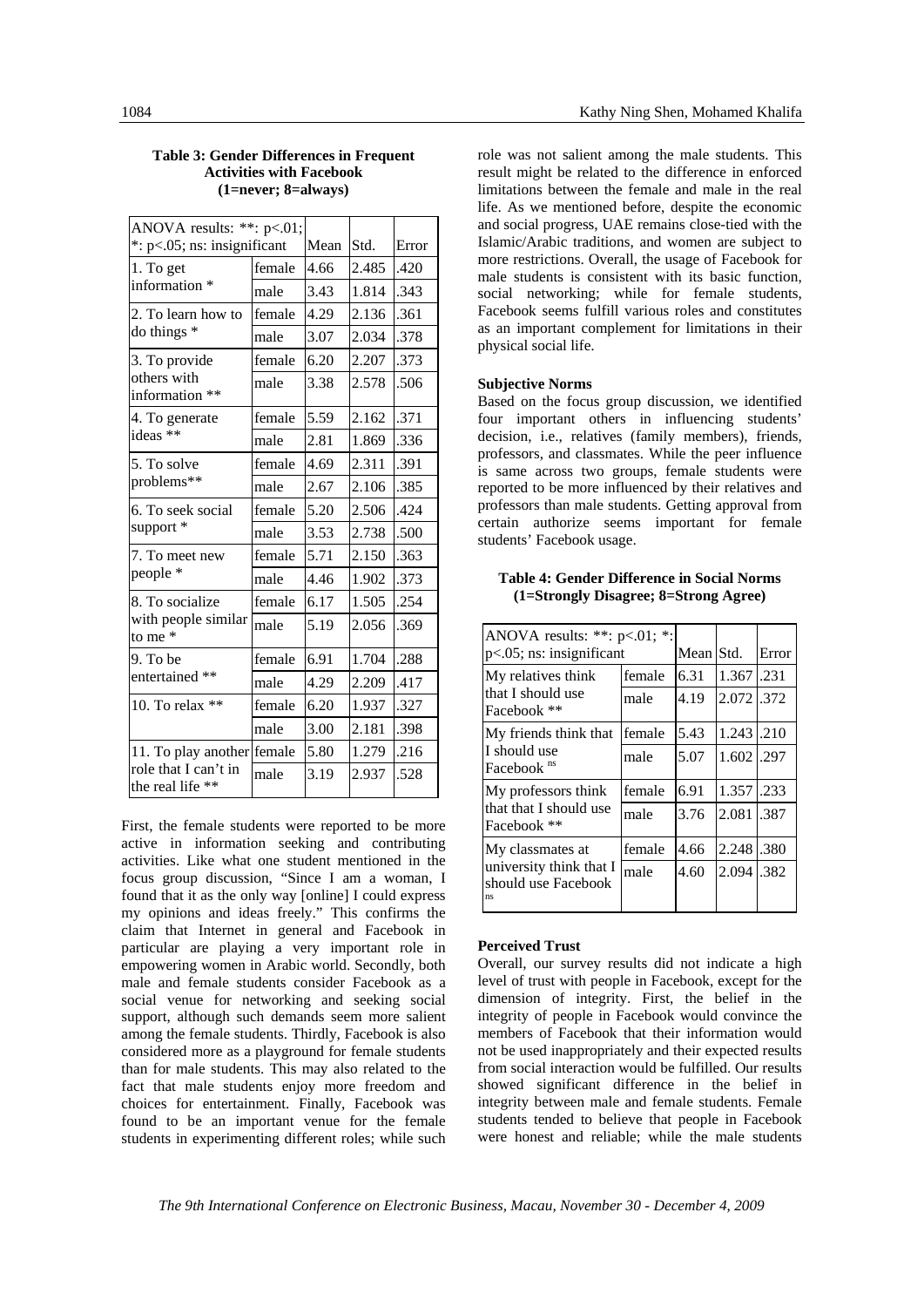seemed opposite. As one male respondent put, "In fact, when I first set up my profile…I was afraid to add my real personal details and my profile stayed empty for more than three weeks because of my doubt with that website. I was afraid even to add friends to my profile when they send me invitations."

## **Table 5: Gender Difference in Perceived Trust in Facebook (1=Strongly Disagree; 8=Strong Agree)**

 $APONA = 16$  \*\*: p(1)

| ANOVA results: **: $p<.01$ ;<br>$*$ : p<.05; ns: insignificant |        | Mean | Std.       | Error |
|----------------------------------------------------------------|--------|------|------------|-------|
| Integrity**                                                    | female | 5.31 | 1.346 .228 |       |
|                                                                | male   | 3.87 | 2.074 386  |       |
| Benevolence*                                                   | female | 2.55 | 2.111.361  |       |
|                                                                | male   | 3.59 | 1.968 .419 |       |
| Ability**                                                      | female | 2.74 | 1.686.356  |       |
|                                                                | male   | 4.52 | 2.073.421  |       |
| Predictability <sup>ns</sup>                                   | female | 3.74 | 2.627.322  |       |
|                                                                | male   | 4.61 | 2.140.470  |       |

Second, benevolence deals with the belief that the trusted party actually cares about the trusting party. Our results reported that generally all respondents did not hold a strong belief of benevolence of the members in Facebook. We also found that female students were reported to be more cautious than male students, as indicated by the significant lower rating on benevolence from female students.

Third, the trust dimension of ability is the assessment that the trusted party knows the subject in question and that this knowledge enhances the certainty of the trusting party obtaining its expected outcomes from the relationship. Our results showed that female students had significant lower trust in the others' ability than male students.

Finally, the trust dimension of predictability means the trusted party behaves as expected by the trusting party. Compared to the rating for the trust dimensions of benevolence and ability, the rating for the dimension of predictability are a little bit higher and no significant difference was found between two gender groups.

#### **Perceived Consequences of Facebook Usage**

Based on the focus group discussion, we identified the following four consequences tapping the potential impacts of Facebook in individuality (item1), time management (item2), social relationships (item3) and cultural conflict (item4). In the survey, except for item 3 (Using Facebook keeps me away from real life friends and family), ratings for the other three items were significantly

below 4.5. Moreover, the significant gender difference was only reported for item 2 (Using Facebook makes me lose precious time). Particularly, our results showed that using Facebook is not necessarily associated with being unique, which may confirm the popularity of Facebook among the young generation in UAE. Second, due to the multiple pursuits that Facebook can fulfill, using Facebook is not considered as wasting time, which is particularly true among female students. Moreover, all participants were neutral regarding the potential impact of Facebook on physical social life. Finally, participants in our study did not think that using Facebook is against the culture. In stead of following the old generations' opinions about Facebook, the young generation in UAE tries to fit the new technologies and changes into their existing culture system. As one participant put, "His [Imaam] opinion upsets me, and I often thought to myself that he was leader suitable for my grandfather's generation, not mine!"

## **Table 6: Gender Difference in Perceived Consequences of Facebook Usage (1=Strongly Disagree; 8=Strong Agree)**

| ANOVA results: **: $p<01$ ;<br>$\ast\cdot$<br>$p<0.05$ ; ns: insignificant                                |        | Mean | Std.  | Error |
|-----------------------------------------------------------------------------------------------------------|--------|------|-------|-------|
| Using Facebook makes female<br>me different from the<br>others <sup>ns</sup>                              |        | 2.94 | 2.127 | .360  |
|                                                                                                           | male   | 3.94 | 2.220 | .399  |
| Using Facebook makes female<br>me lose precious<br>time**                                                 |        | 1.94 | 1.110 | .188  |
|                                                                                                           | male   | 3.35 | 2.811 | .505  |
| Using Facebook keeps<br>me away from real life<br>friends and family ns                                   | female | 4.54 | 3.003 | .508  |
|                                                                                                           | male   | 4.06 | 2.502 | .449  |
| Using Facebook may<br>be against our culture,<br>e.g., putting up other<br>people's pictures online<br>ns | female | 3.83 | 3.053 | .516  |
|                                                                                                           | male   | 3.71 | 2.506 | .450  |

#### **Implications and Future Research**

This research provided an exploratory investigation of Facebook use among university students in UAE with a focus on gender differences. Seventy university students participated in the survey. Before we draw any conclusion, we would like to highlight some limitation of this study that should be considered in externalizing the conclusions to general population. Given the limited exposure, our sample size was small, compared to the population that we tried to study. With specific institutional design, i.e., gender segregation, the surveyed university, compared to the other mixed-gender institutions, attracts many students who are relatively more conservative and more subject to the traditional

*The 9th International Conference on Electronic Business, Macau, November 30 - December 4, 2009*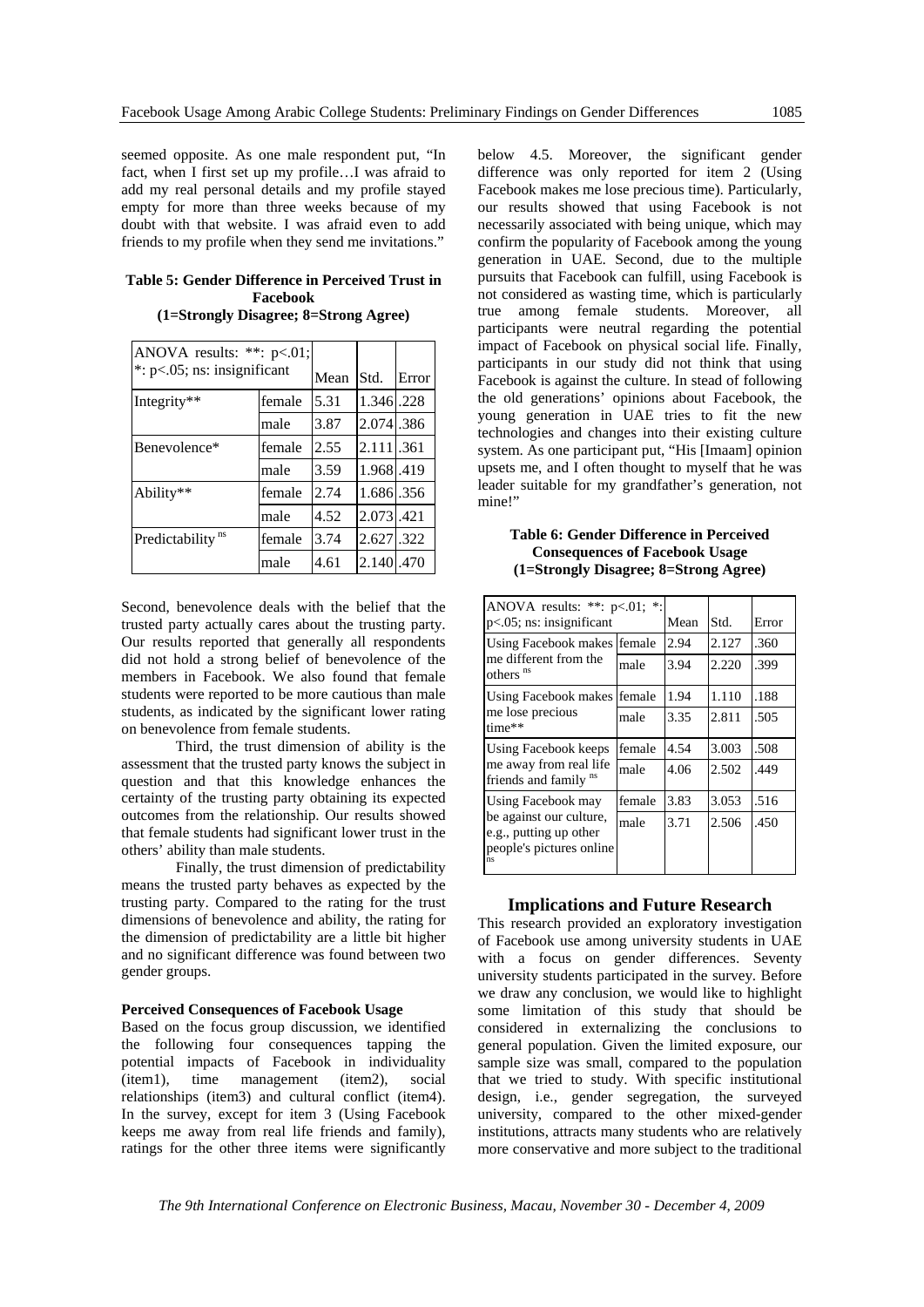social norms. So our results may reflect more about the Internet usage and its impacts among conservative adolescents in UAE.

Despite the above limitations, our results contribute to the existing literature that is dominant with western evidence by providing the preliminary understanding about the Facebook usage among the young generation in the Arabic region and by revealing significant differences between male and female students. The results of this study suggest further work is warranted to examine the following issues. First, with social networking sites increasingly integrated into young people' daily life, it will be important to examine the impact of such sites on the young's development. Compared to their parental generation, the young generation in UAE has more channels for social interaction, information activities and identity experiment. Particularly, Facebook seems more important for female students in UAE to extend their social network, get information, and experiment different identities. In this study, we identified a wide range of activities with Facebook and also found the female students were reported to be significantly more active than male students. However we only tapped the issue about identity development by indicating their self-perception in Facebook. Particularly the response from the female students showed great difference from the stereotype, e.g., conservative, as requested by traditional culture. In stead the female students, similar to their counterpart, were ready to welcome new friends and new ideas. As one student commented after the survey, "Facebook makes me more open to different perspectives", we expect social networking sites such as Facebook may play an important role in transforming the young generation in Arab world. Second, as one important indicator of local culture, gender role should be considered in the future research on IT adoption/usage in Arabic world. Our results, despite the descriptive nature, have revealed very interesting and significant gender differences. It would be interesting and promising to examine the moderating role of gender in influencing users' behavior in social networking sites.

#### **References**

- [1] Boyd, D. and Ellison, N.B. Social network sites, *Journal of Computer-Mediated Communication*, **13**, 2007, pp. 210-230.
- [2] Pempek, T.A., Yermolayeva, Y.A., and Calvert, S.L. College students' social networking experiences on Facebook, *Journal of Applied Developmental Psychology*, 2009.
- [3] Ayed, H.A. The Influence of Internet in the Political Culture (A Field Study), *Journal of Social Sciences*, **1**(3), 2005, pp. 128-135.
- [4] Solberg, C.A., *Culture and industrial buyer behavior: The Arab experience*, in *The 18th IMP*

*Conference*. 2002: Dijon, France.

- [5] Pinsonneault, A. and Heppel, N. Anonymity in Group Support Systems Research: A New Conceptualization, Measure, and Contingency Framework, *Journal of Management Information Systems*, **14**(3), 1998, pp. 89-108.
- [6] Smith, M. and Kollock, P., eds. *Communities in Cyberspace*. 1999, Routledge: London.
- [7] DiMaggio, P., Hargittai, E., Celeste, C., and Shafer, S., Digital inequality: From unequal access to differentiated use, in *Social Inequality*, Neckerman, K., Editor. 2004, Russell Sage Foundation: New York. p. 355-400.
- [8] Hargittai, E. and Shafer, S. Differences in actual and perceived online skills: The role of gender, *Social Science Quarterly*, **87**(2), 2006, pp. 432-448.
- [9] Venkatesh, V. and Morris, M.G. Why Don't Men Ever Stop to Ask for Directions? Gender, Social Influence, and Their Role in Technology Acceptance and Usage Behavior, *MIS Quarterly*, **24**(1), 2000, pp. 115-139.
- [10] Gefen, D. and Straub, D.W. Gender Differences in Perception and Adoption of E-Mail: An Extension to the Technology Acceptance Model, *MIS Quarterly*, **21**(4), 1997, pp. 389-400.
- [11] Anderson, J.W. and Eickelman, D.F. Media convergence and ITS consequences, *Middle East Insight*, **March-April**, 1999, pp. 59-61.
- [12] Erikson, E.H. Young man Luther. 1958, New York: Norton.
- [13] Subrahmanyam, K., Smahel, D., and Greenfield, P. Connecting Developmental Constructions to the Internet: Identity Presentation and Sexual Exploration in Online Teen Chat Rooms, *Developmental Psychology*, **42**(3), 2006, pp. 395-406.
- [14] Fishbein, M. and Ajzen, I. Belief, Attitude, Intention and Behavior: An Introduction to Theory and Research. 1975, MA: Addison-Wesley Publishing Company, Reading.
- [15] Bagozzi, R.B. and Dholakia, U.M. Intentional Social Action in Virtual Communities, *Journal of Interactive Marketing*, **16**(2), 2002, pp. 2-79.
- [16] Hogg, M.A. and Abrams, D. Social Identifications: A Social Psychology of Intergroup Relations and Group Processes. 1988, London: Routledge.
- [17] Gefen, D. and Straub, D.W. Consumer Trust in B2C e-Commerce and the Importance of Social Presence: Experiments in e-Products and e-Services, *Omega*, **32**(6), 2004, pp. 407-424.
- [18] Jarvenpaa, S.L. and Tractinsky, N. Consumer Trust in an Internet Store: A Cross-cultural Validation, *Journal of Computer-Mediated Communication* **5**(2), 1999, pp. 1-35.
- [19] Gefen, D., Lessons Learnt from the Successful Adoption of an ERP: The Central Role of Trust, in *Recent Developments and Applications in Decision Making*, Zanakis, S.D., G. and Zopounidis, C., Editors. 2000, Kluwer Academic.
- [20] Tung, L.L., Tan, P.L.J., Chia, P.J.T., Koh, Y.L., and Yeo, H.L. An empirical investigation of virtual communities and trust. in *Twenty-Second International Conference on Information Systems*. 2001.

*The 9th International Conference on Electronic Business, Macau, November 30 - December 4, 2009*